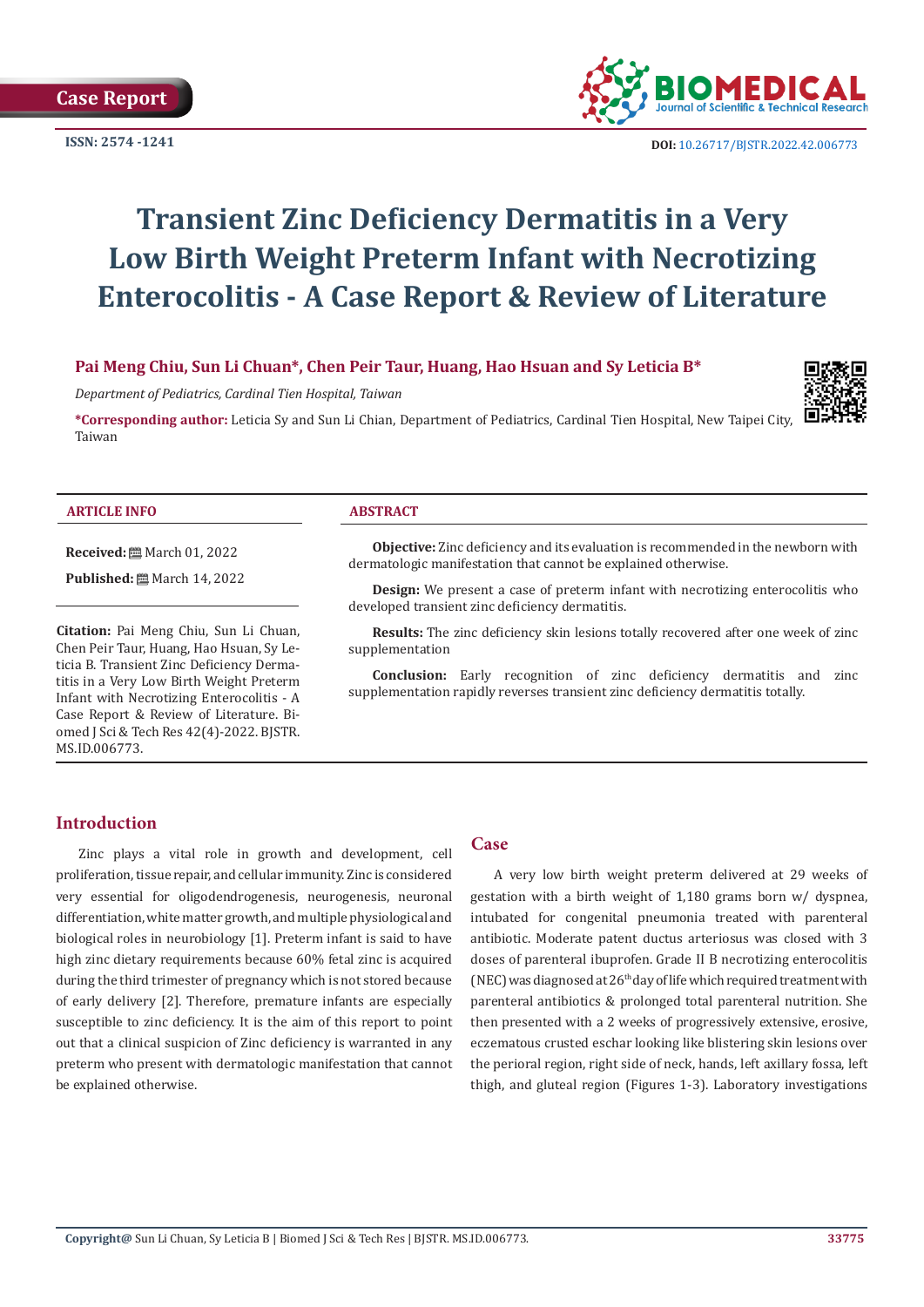revealed WBC: 10,430/μl , CRP:1.73 mg/dl. Gentamycin cream was added for topical skin lesion use. IV antibiotics with Cefazolin and Gentamicin were given for suspected bacterial infection-associated skin lesions. Gram stains & cultures from skin lesions and blood were negative. For the condition of prolonged parenteral nutrition used, a clinical diagnosis of zinc deficiency was considered. The infant's serum zinc level was decreased (511 mcg/L; normal range: 700-1200 mcg/L). Zinc deficiency was confirmed by the finding of low plasma zinc concentration. Parenteral zinc supplementation at a dose of 500 mcg/kg/day was started again after almost 1.5 months of shortage in supply of parenteral zinc in the country. After treatment with zinc supplementation, skin lesions dramatically improved within two-three days of treatment and recovered after one week of treatment. Complete resolution of the skin lesions is seen with no scar formation after zinc deficiency treatment.



**Figure 1:** Erythematous acral lesions with crusting on right hand.



**Figure 2:** Left thigh escharosis.



**Figure 3:** Erythematous erosive lesion all around left axillary fossa with desquamations.

# **Discussion**

Severe zinc deficiency causes dermatitis, alopecia, diarrhea, neurologic symptoms such as irritability and altered behavior, and limitation of growth [3]. Zinc deficiency in breastfed mainly preterm infants is a condition with similar clinical findings as in acrodermatitis enteropathica, an autosomal recessive disorder of enteric zinc absorption [4]. Skin lesions are classically located in periorificial, intertriginous, and acral areas. Skin lesions usually appear as early small moist and erythema, progressing to eschar lesions [5]. These lesions may be the seat of numerous bacterial superinfections because of the impaired immune function induced by zinc deficiency. Premature infants are especially susceptible to a negative zinc balance, even under the conditions of adequate intake. Their zinc deficiency symptoms are associated with rapid growth and increased zinc requirements, with the immaturity of their digestive system combined with increased intestinal zinc elimination and decreased absorption, and with small zinc reserves in their muscles and bones [6].

However, premature and low-birthweight infants may also develop symptoms even when receiving milk with normal zinc levels. Infants with NEC were treated with long-term total parenteral nutrition, leading to the increased trace element lost from the inflamed gut mucosa and incapable intestinal absorption